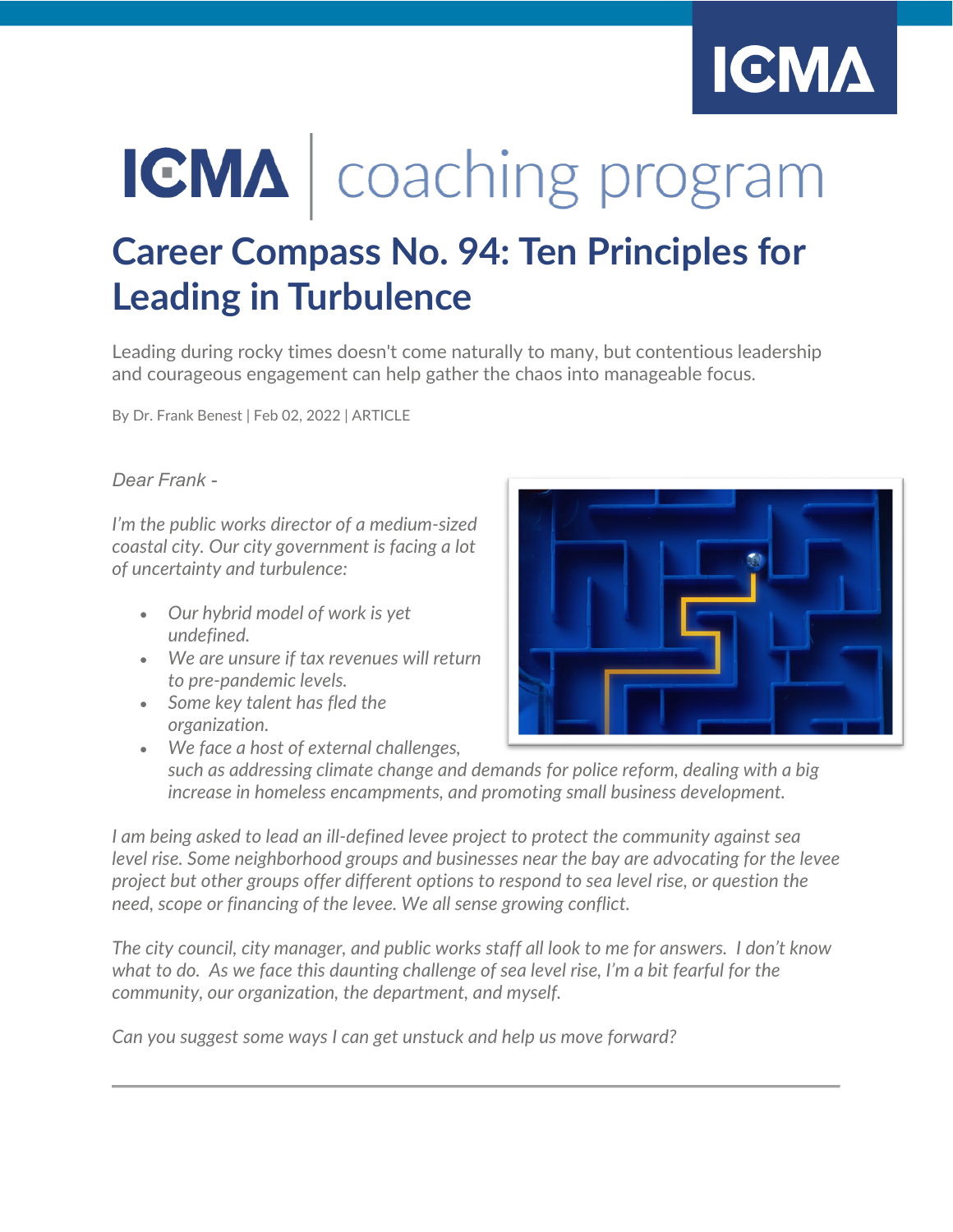Yes, more than ever, local government leaders face a lot of uncertainty and turbulence, which in turn create confusion and frustration. In this environment, it is easy to become fearful and thus immobilized.

Sea level rise, as well as the other big problems of the day, are not technical challenges. Technical or "tame" challenges have known solutions and can be addressed by management using their knowledge and their formal authority. For instance, if people in your community vote to issue and pay for bonds in order to build a defined levee project, the actual construction is a technical challenge.

#### *"ADAPTIVE CHALLENGES CAN ONLY BE ADDRESSED BY LEADERSHIP, WHICH BRINGS PEOPLE TOGETHER TO FIGURE OUT WHAT MIGHT WORK."*

However, the decision to build a levee as one option to address sea level rise, the scope of the project, and how to finance it are all adaptive challenges. Adaptive or "wicked" challenges have no right or wrong solutions; every stakeholder group is driven by different values and have their own preferred solutions; and there is a lot of resulting conflict. Adaptive challenges can only be addressed by leadership, which brings people together to figure out what might work.

In this kind of turbulent environment, we need leaders to step forward and fill the leadership vacuum. People inside and outside city/county/town hall are desperately looking for leadership. Many so-called leaders are really LINOs (leaders in name only). LINOs have titles of authority but are afraid to act and lead since they may be blocked by stakeholders or may be criticized if they do act. Therefore, they hunker down.

With adaptive challenges, we need real leaders, regardless of position or title, who decide to step forward and exert positive influence.

## **Why Is Turbulence Helpful?**

While many of us long to return to normal, turbulence is actually helpful in many ways. For instance, turbulence

- Challenges old ways of thinking and acting. ("Mistakes are bad and are to be avoided at all costs.")
- Disrupts stagnant patterns. ("This is the way we've always done it.")
- Drives self-reflection. ("Why do I care about this problem?" "What is my responsibility to step up as a leader?" "What values drive me in this situation?" "What do I fear?" "What do I commit to?")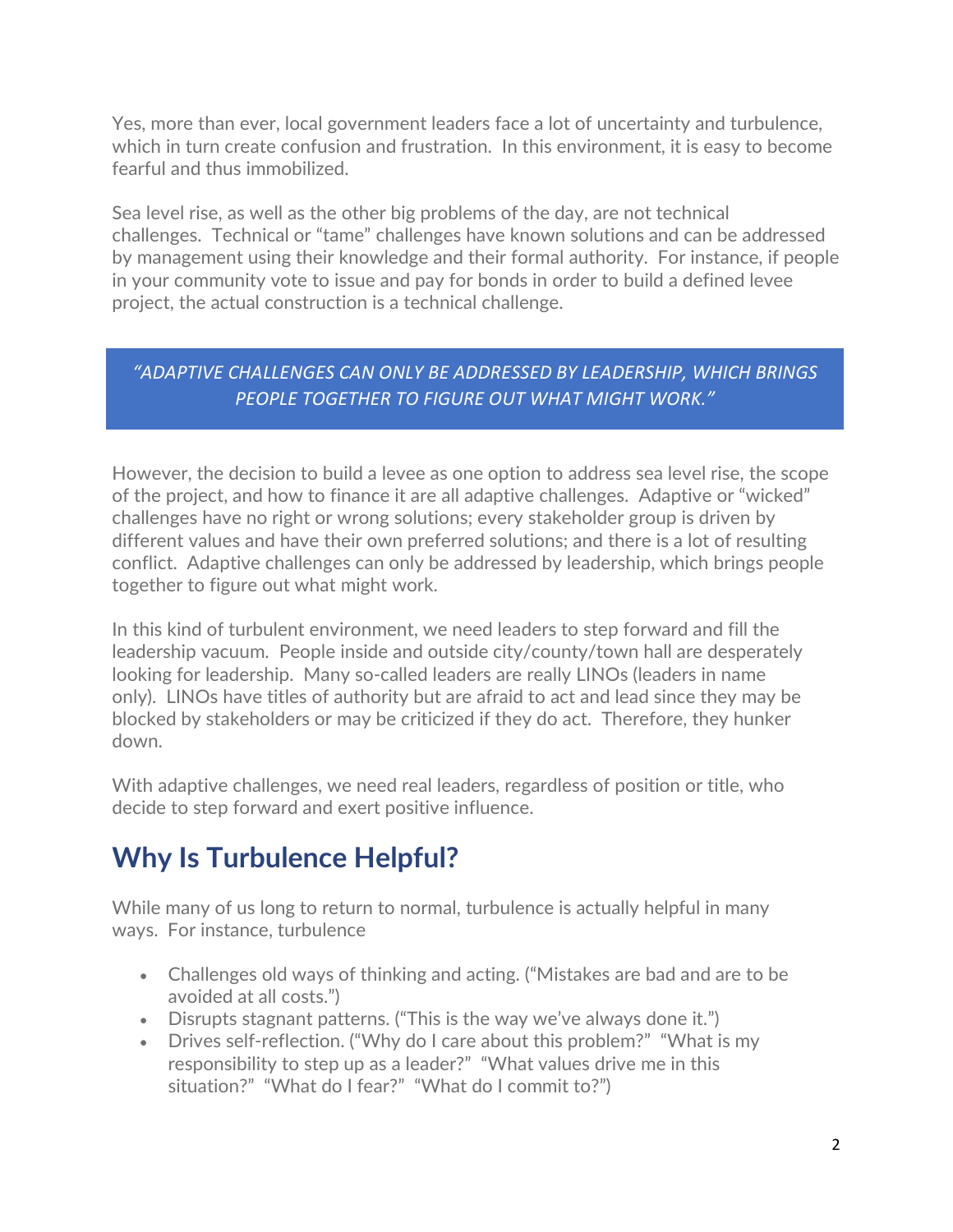- Invites creativity and innovation. ("How do we cut recruitment time by 50%?" "How do we change our organizational culture to better respond to the next normal?")
- Forces us to consider new players and potential partners inside and outside the organization.
- Generates opportunities for great learning and growth. ("What can I learn from confronting this challenge?" "How might I grow professionally and personally?")
- Creates great opportunities to make a positive difference internally and externally.
- (See Dan Rockwell, ["7 Power Trips for Facing Turbulence,](https://leadershipfreak.blog/2014/07/03/7-power-tips-for-facing-turbulence/)" Leadership Freak blog, July 3, 2014.)

## **Before Leading Others, Lead Yourself**

To step up as a leader and exert positive influence regardless of your position, you must slow down, take a deep breath, reflect and "lead yourself." First, you need to acknowledge that you and your team face an adaptive challenge that does not have a

*"THERE IS LESS PRESSURE ON US AS LEADERS IF … SHIFT FROM A "KNOW-IT-ALL" TO A "LEARN-IT-ALL" MINDSET."*

right or wrong solution.

Second, you must embrace the discomfort of not knowing. We successful leaders have built careers on "knowing" and "finding the right answers." Therefore, we need to acknowledge that not knowing and

making missteps are part of the normal process of learning. It is helpful to reframe the challenge as a great opportunity to learn, make a difference, and grow. There is less pressure on us as leaders if we follow the advice of Satya Nadella, CEO of Microsoft, who suggests that we shift from a "know-it-all" to a "learn-it-all" mindset. (See Rebecca Zucker and Darin Powell, ["6 Strategies for Leading Through Uncertainty,](https://hbr.org/2021/04/6-strategies-for-leading-through-uncertainty)" hbr.org, April 26, 2021.)

Finally, to overcome any feeling of being "stuck," it is helpful to reflect on past experiences when you successfully took on great challenge and adversity. Ask yourself:

- How was I creative when I wasn't sure what to do?
- What personal qualities or attributes helped me work through the adversity? How are those qualities relevant today?
- How am I different because I did work through the past difficulty? How will I be different working through this difficulty?
- What relationships and support helped me address the adversity? Can I tap into similar relationships and support as I deal with the current challenge?
- What makes me proud when I think about working through the past uncertainty and turbulence?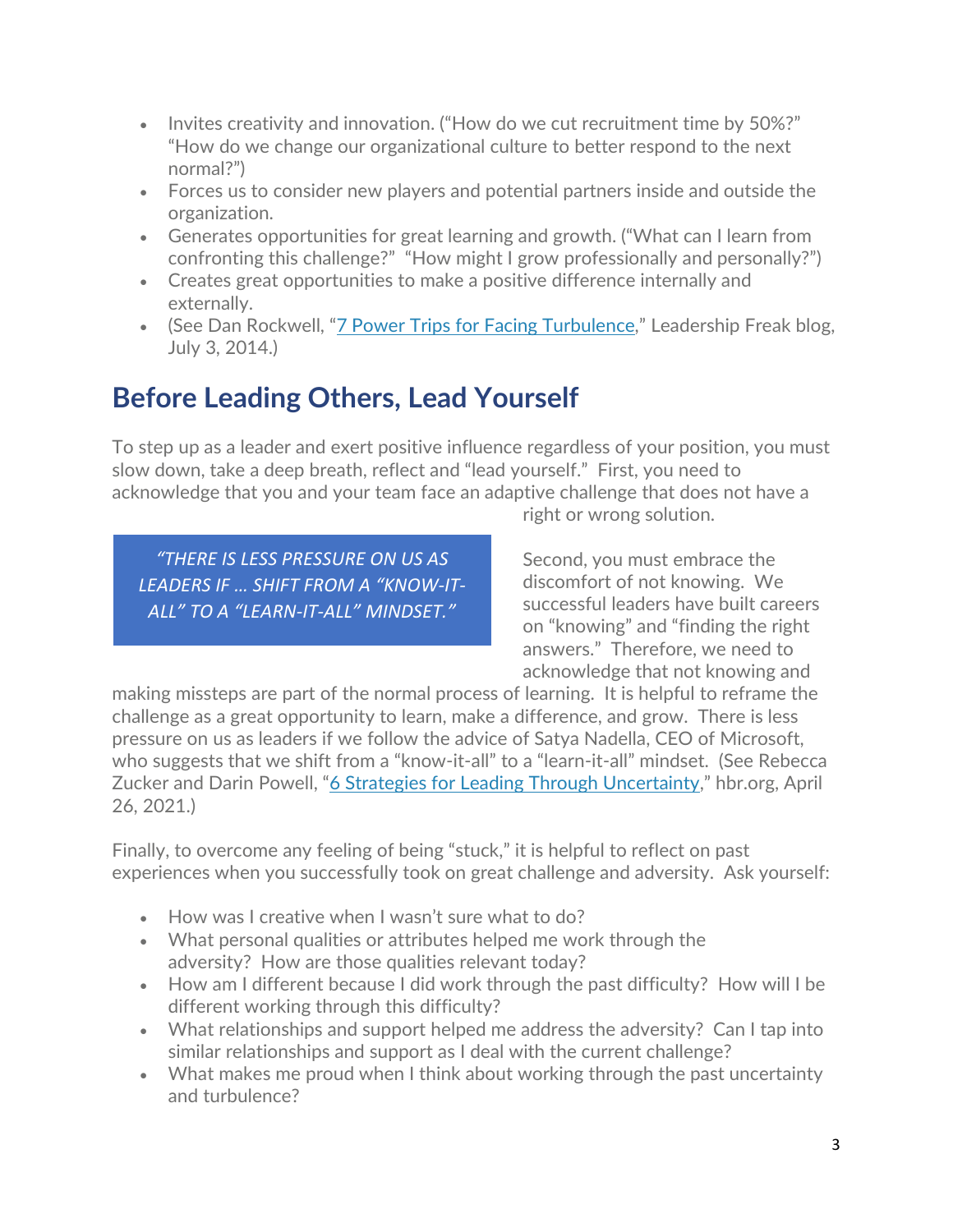• What might I do today that will become a point of personal pride when this challenge is over?

Use these questions for personal reflection. Use them also to help your team as it struggles to confront adaptive challenges, such as sea level rise. (See Dan Rockwell, ["How To Lead Through Turbulence and Uncertainty with Clarity and Confidence,](https://leadershipfreak.blog/2020/03/18/how-to-lead-through-turbulence-and-uncertainty-with-clarity-and-confidence/)" Leadership Freak blog, March 18, 2020.)

## **10 Principles**

To support your leadership efforts in dealing with sea level rise, I am suggesting 10 principles for leading through turbulence.

#### **1. FOCUS ON RELATIONSHIPS**

Your formal authority as a senior manager can only force a minimal level of compliance from others. However, people will tend to follow you, especially amid uncertainty and adversity, because of their relationship with you.

Therefore, you must identify key stakeholder groups inside and outside the organization, start a series of conversations, identify their interests and concerns, and most importantly get to know them. (See *[Career Compass No. 86: Empathy Is a Superpower](https://icma.org/articles/article/career-compass-no-86-empathy-superpower)*.)

#### **2. ENGAGE OTHERS IN AUTHENTIC CONVERSATIONS**

Given that every stakeholder group will have its own preferred solution to any adaptive challenge, you must start of series of conversations. Authentic or "real" conversations are two-way dialogues aided by leaders who

- Ask open-ended questions, such as:
	- o With respect to addressing this challenge, what are your hopes and dreams?
	- o What are your concerns and fears?
	- o What does "success" look like?
	- o What useful role would you like to play?
	- o How can we collaborate together?
	- $\circ$  Given all that we've discussed, what would be useful in moving forward?
- Acknowledge and restate their concerns (take every concern seriously, even though you may not agree).
- Identify themes and share them with all the groups involved in the conversations.
- Incorporate the ideas of others (let others get their "fingerprints" on proposals).
- Emphasize "gem statements" that forge connection ("I care about the safety of your family and all our families, even if we may not agree on what measures should be taken.")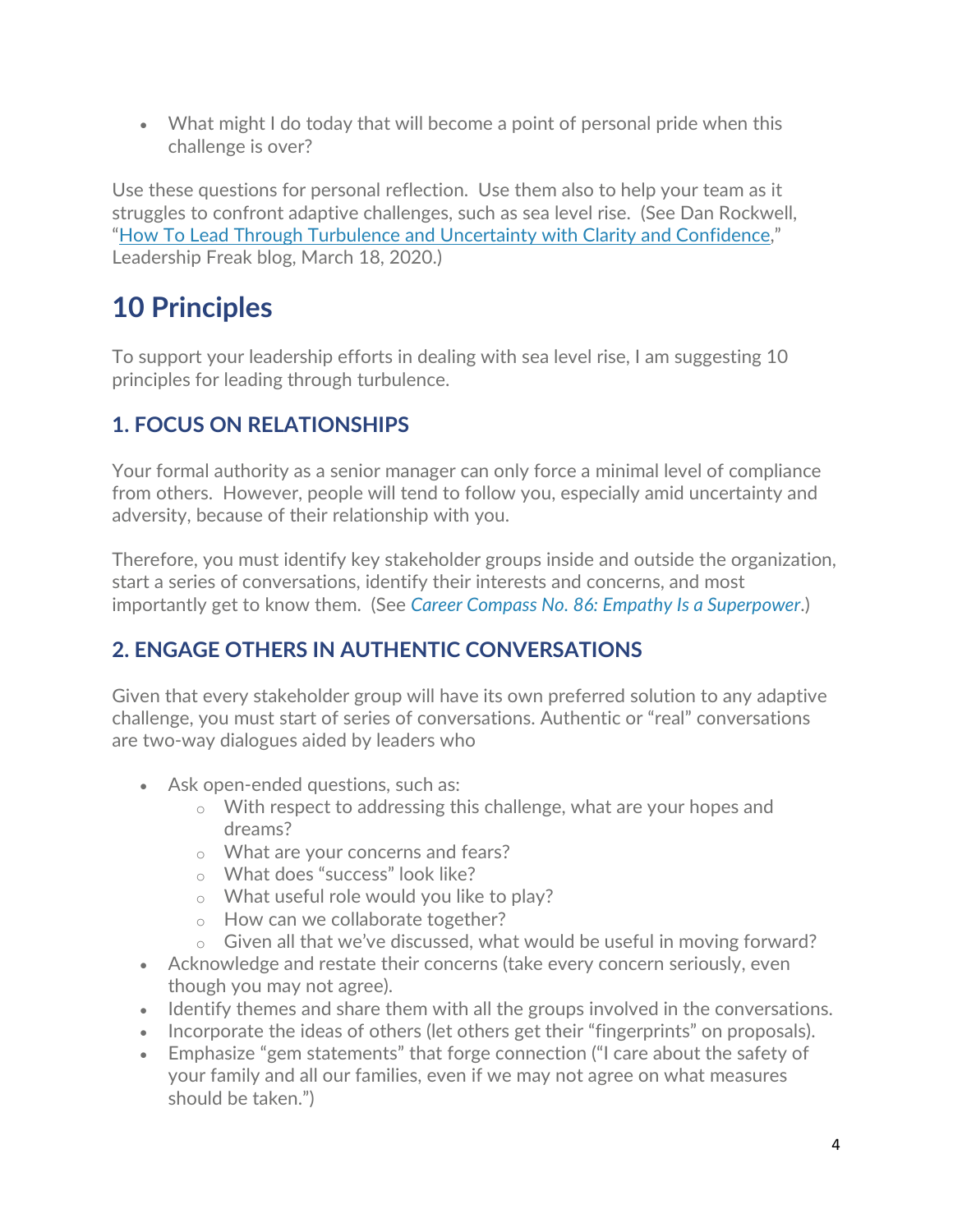In authentic conversations, you do not have to be right. (See *[Career Compass No. 61:](https://icma.org/articles/article/career-compass-no-61-leadership-art-conversation)  [Leadership Is the Art of Conversation](https://icma.org/articles/article/career-compass-no-61-leadership-art-conversation)*.)

Authentic conversations create connections and trust. We cannot move forward with others without trust-building.

#### **3. EXPRESS YOUR VALUES**

When confronted with so many different preferred options and solutions, including taking no action at all, identify and express your own values and let those values play a role in shaping your actions. If community safety, fairness and justice, and partnership are values for you, you may assert that

- Long-term safety for the community comes first.
- We do not want our actions to hurt one group vs. another group or adjacent communities.
- We need to acknowledge the negative consequences of our eventual solution and mitigate those consequences to the best of our abilities.
- We seek regional collaboration in crafting a solution.

#### **4. FORGET LONG-TERM PLANNING; FOCUS ON THE GENERAL DIRECTION**

Long-term planning with 5-, 10-, and 20- or 30-year goals and metrics might work in a stable environment, but not in the uncertain and turbulent world of local government. For instance, working on protecting your coastal community from sea level rise

*"THE BEST YOU CAN DO IN UNCERTAINTY IS SET THE DIRECTION AND IMPROVISE."*

will be a journey with many twists and turns. After many conversations with key players, you can lay out the general direction of your lengthy journey, but you won't know the precise destination.

As Dan Rockwell has admonished, "the best you can do in uncertainty is set the direction and improvise." (See ["The 7 Laws of Planning in Turbulence,](https://leadershipfreak.blog/2018/08/22/the-7-laws-of-planning-in-turbulent-environments/)" Leadership Freak blog, Aug 22, 2018.

#### **5. RESIST QUICK SOLUTIONS**

While some neighborhood groups and councilmembers may be advocating for a levee, it might not be the only or best solution among the different options. If people are looking to you for leadership, you might become too immersed in the demands for a levee.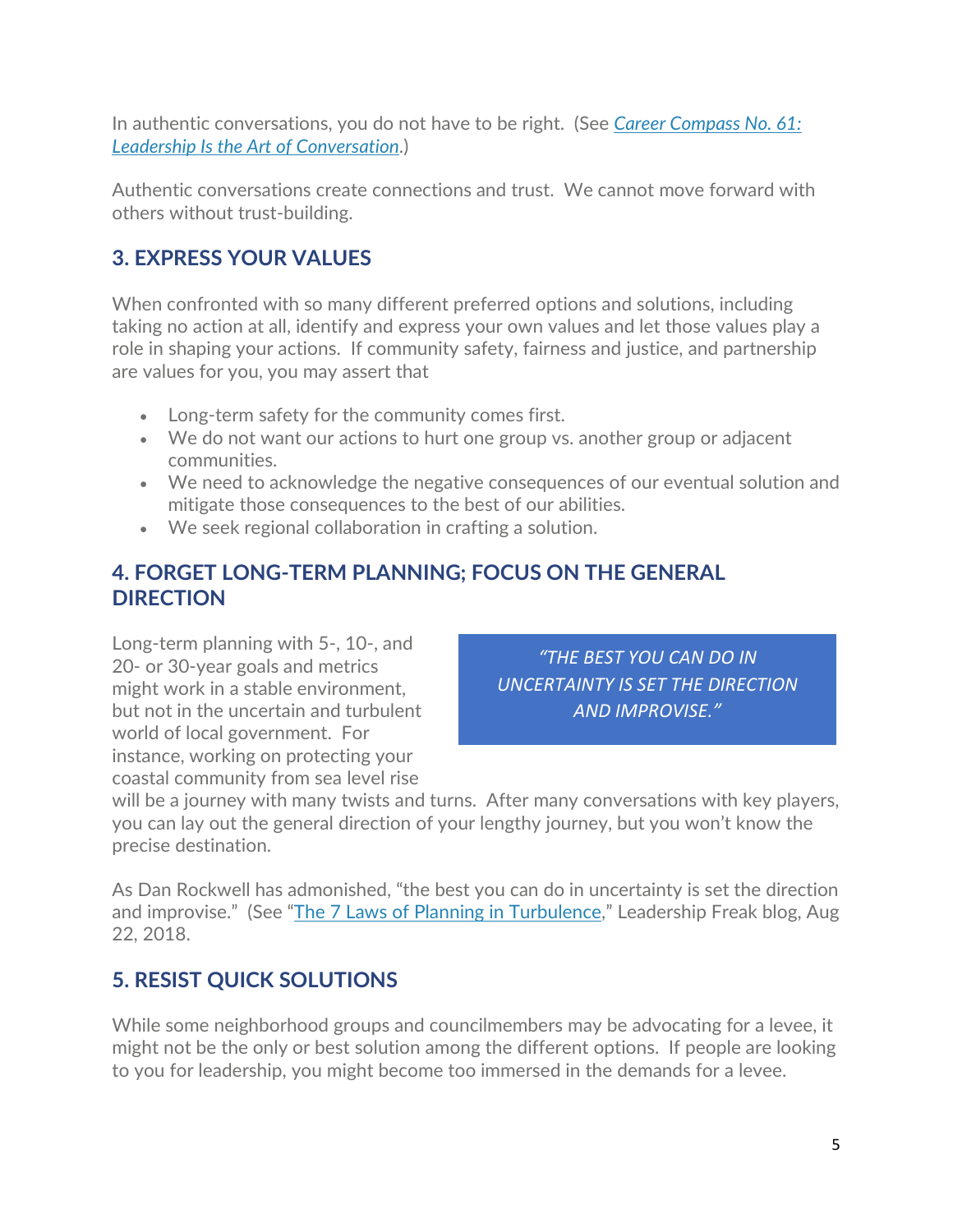Ron Heifetz and Marty Linksy, in their book *Leadership on the Line,* suggest that leaders "get off the dance floor and move to the balcony" in order to get a wider view of the challenge and all kinds of possible responses.

To help you "zoom out," get this wider perspective and examine your assumptions and biases, you ask yourself, your team, and other agency officials and players some key questions:

- Based on the best current research and evidence, what will be the average daily tides in 10, 20, 30 and 50 years?
- What bayfront public facilities (i.e., sewage treatment plant, ballfields, trails) are jeopardized and may need to be relocated?
- Where can we "retreat" and let sea level rise happen naturally?
- What don't we want to protect?
- If we take certain actions (i.e., build a levee) what effect will that have on adjacent communities?
- Where must the city insist on no new development?
- What is the cost of any opportunities or of doing nothing?
- Where may we work to restore marshlands as the sea level rises? What are the environmental benefits of restored marshlands?
- Which groups will be disadvantaged by any of the proposed measures and how do we mitigate those consequences?

The responses to these questions will help shape your thinking.

Even though proven leaders have a bias for action (see Principle 6), you must resist quick solutions and balance the need for action with a more disciplined approach for understanding the complexities of the challenge and your own assumptions. (See Rebecca Zucker and Darin Rowell, ["6 Strategies for Leading Through Uncertainty,](https://hbr.org/2021/04/6-strategies-for-leading-through-uncertainty)" hbr.org, April 26, 2021.)

#### **6. DO SOMETHING**

Once you know the general direction and develop some initial goals, you must then take one or two steps forward, debrief with your team and other stakeholders, and pivot as necessary.

Some initial steps might include:

- Put together projections of sea level rise in 20, 30, 50 years and identify the consequences for your community.
- Conduct a structured series of one-to-one conversations, focus groups, and/or community forums on the sea level rise challenge.
- Research what other coastal communities have done to deal with sea level rise.
- Identify options, costs, and consequences.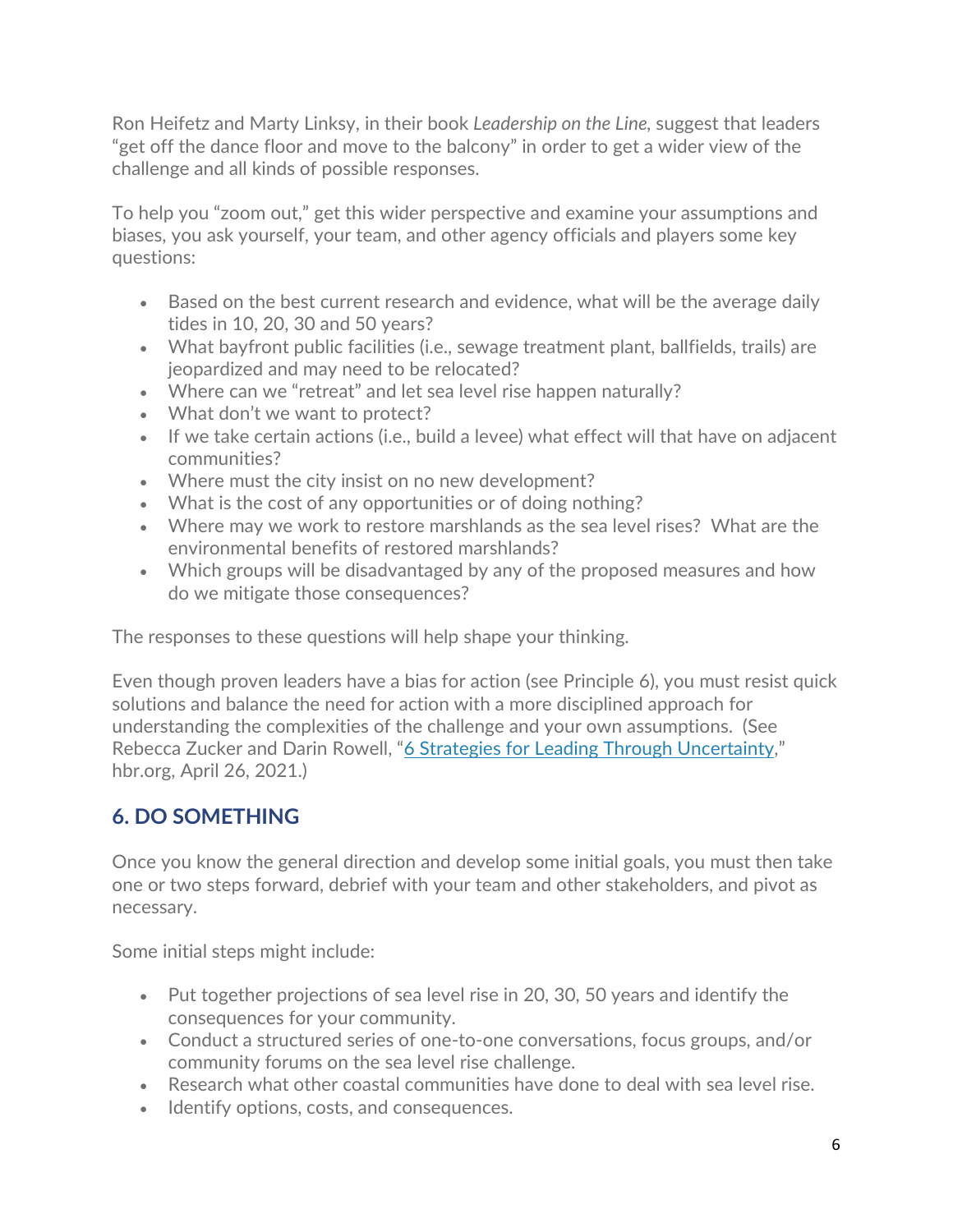• Recommend a small pilot project or initial phase of work, such as restoring some wetlands or creating a retention basin ("think big, start small").

While many may be fearful of taking any action in the face of uncertainty and thus become immobilized, good leaders understand that action clarifies the path forward. The path forward emerges as you take action, not before. (Dan Rockwell, Leadership Freak blog, ["Making Decisions When the Path Is Uncertain and Confusing,](https://leadershipfreak.blog/2020/01/21/making-decisions-when-the-path-is-uncertain-and-confusing/)" Jan 1, 2020.)

#### **7. EXPERIMENT AND LEARN**

Once you have engaged internal and external stakeholders and studied various options, you take some steps forward. Since you will undoubtedly be criticized by some groups, call any action a pilot (even if it isn't a pilot!). Even if your initial small project effort involves some mistakes, a pilot or "experiment" can be justified as a way to learn what works, what does not work, and what adjustments must be made.

*"ADAPTIVE CHALLENGES ARE CONSTANTLY SHIFTING AND MORPHING. CONSEQUENTLY, YOU MUST ALWAYS BE OPEN TO COURSE CORRECTIONS."*

In this process of moving forward, you must let go of perfection. Adaptive challenges are constantly shifting and morphing. Consequently, you must always be open to course corrections.

Again, you learn as you go.

#### **8. DON'T GO IT ALONE**

Given the complexity and uncertainty of adaptive challenges, leaders must reach out to other colleagues and form partnerships. Even though everyone is looking at you for leadership, don't go it alone. (See Rebecca Zucker and Darin Rowell, ["6 Strategies for](https://hbr.org/2021/04/6-strategies-for-leading-through-uncertainty)  [Leading Through Uncertainty,](https://hbr.org/2021/04/6-strategies-for-leading-through-uncertainty)" hbr.org, April 26, 2021.)

Partnerships are essential because they:

- Provide different ideas and perspectives.
- Contribute resources, including staff time and funding.
- Provide social support as you deal with divisiveness and conflict.
- Give you political cover.

Addressing any adaptive challenge creates risk for you as a leader and your team. Partners help you "spread the risk." It is more difficult for a special interest group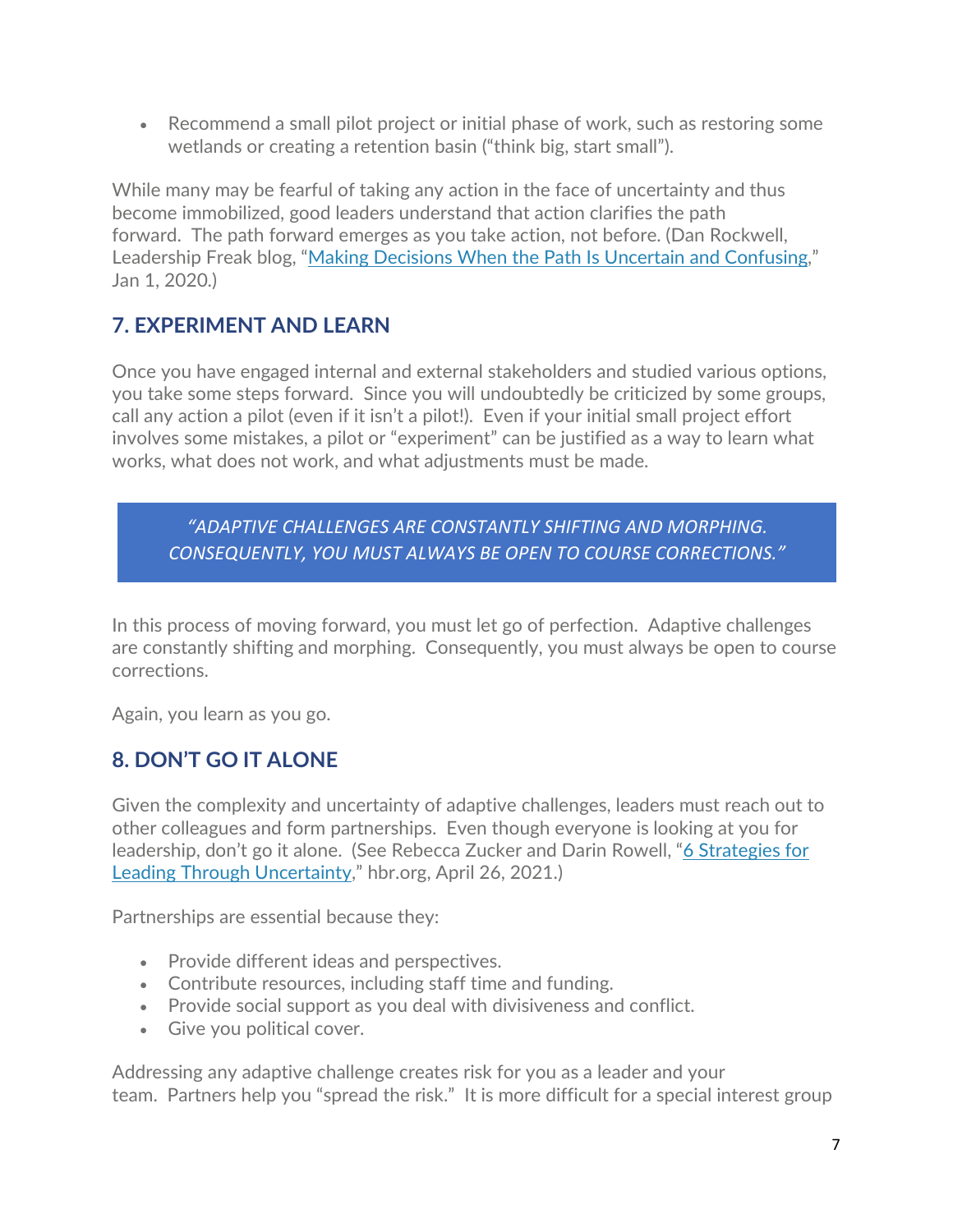or an elected official to criticize your recommended project (or you personally) if your effort engages other respected partners, such as local environmental groups or other government agencies.

#### **9. LEAD WITH HUMILITY** *AND* **CONFIDENCE**

Leading in turbulence requires humility. You must be open to different values, program ideas, and policy perspectives. You don't really know what will work and what won't work. You cannot commit to only one way.

Intellectual humility is all about curiosity. As Warren Berger asks in *The Book of Beautiful Questions,* are you a soldier defending territory or a scout wanting to discover new territory?

Most importantly, you cannot learn if you are not humble. Arrogance doesn't allow learning from mistakes and making adjustments. Humility is all about acknowledging missteps and making course corrections.

Even though one must be open and humble, a leader must act with confidence and optimism. An effective leader dealing with adversity models confidence. Otherwise, it is doubtful that the team will follow.

In his book *[Good To Great](https://icma.org/member-exclusive-leading-ideas-series#jcollins)*, Jim Collins writes about the Stockdale Paradox. When Admiral James Stockdale was imprisoned in the Hanoi Hilton during the Vietnam War, he had

*"AN EFFECTIVE LEADER DEALING WITH ADVERSITY MODELS CONFIDENCE. "*

to remain strong for his men in prison even as he was being tortured. Stockdale had to help his men face the brutal realities that they were not going to be released by Christmas or Easter, but they would eventually prevail and be released. As Stockdale explained, a leader must help others confront the brutal facts of their current situation, yet retain the faith that they will prevail in the end despite the adversity.

To help your team members act with confidence and optimism, you can ask them to:

- Face the brutal facts of the situation and acknowledge uncertainty.
- Clarify their values and what is important to them.
- Recall past successes dealing with adversity and what helped them prevail.
- Inventory their strengths and capabilities.
- Call everyone to bring their strengths to the challenge.
- Identify one or two steps forward.

In the midst of the adversity and "messiness" of local government, "optimism is seeing the possibility of a bright or better future while taking actions to create it." (Dan Rockwell, ["4 Steps Towards Optimism,](https://leadershipfreak.blog/2015/10/16/4-steps-toward-optimism/)" Leadership Freak blog, Oct 16, 2015.)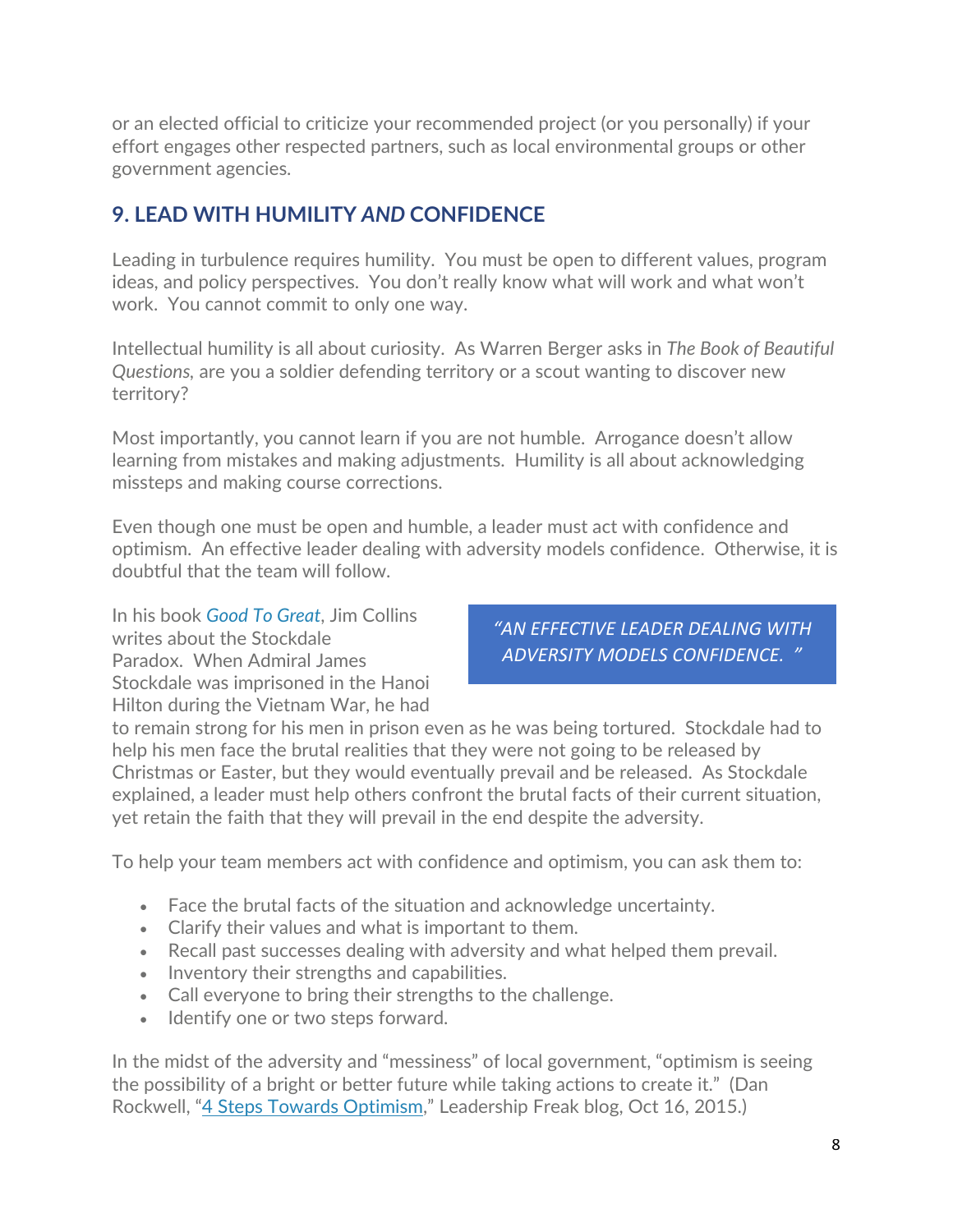#### **10. FOCUS ON CELEBRATING PROGRESS**

When it takes so long to actually do or accomplish anything in the world of local government, leaders must focus on progress. Progress helps team members and other stakeholders keep self-motivated.

By focusing on achieving certain milestones along the way, you can also create celebration points. Celebrations (team shout-outs, coffee and bagels at a staff meeting, an ice cream social) reinforce movement forward and sustain the team on its journey.

## **Leading Requires Courage**

Amid uncertainty and turbulence, we need our best leaders. However, the tendency for leaders is to hunker down and "hide out in their offices." To fulfill your leadership role and responsibility, you must be courageous.

Courageous people acknowledge and confront their fears. . .and then they act anyway. There is risk for them and others, but they know that there is more risk if they do not act.

So, how do you show up as a leader? Fearful leaders end up with cautious teams. Forward-looking leaders create optimism for others. (See Dan Rockwell, ["Embracing the Power to Predict the Next Normal,](https://leadershipfreak.blog/2020/08/25/how-to-predict-the-next-normal/)" Leadership Freak blog, Aug 25, 2020.)

Leadership is one of the great opportunities provided by our careers in local government. As a leader, you personally get the opportunity to grow through adversity.

Moreover, you get the opportunity to contribute. You cannot make a bigger difference in the lives of others in your organization and community than leading through turbulence.

Be grateful.



Sponsored by the ICMA Coaching Program, *[ICMA Career Compass](https://icma.org/career-compass)* is a monthly column from ICMA focused on career issues for local government professional staff. Dr. Frank Benest is ICMA's liaison for Next Generation Initiatives and resides in Palo Alto, California. If you have a career question you would like addressed in a future Career Compass, e-mail [careers@icma.org](mailto:careers@icma.org) or contact Frank directly

at [frank@frankbenest.com.](mailto:frank@frankbenest.com) [Read past columns](http://icma.org/careercompass) at [icma.org/careercompass.](https://icma.org/career-compass)